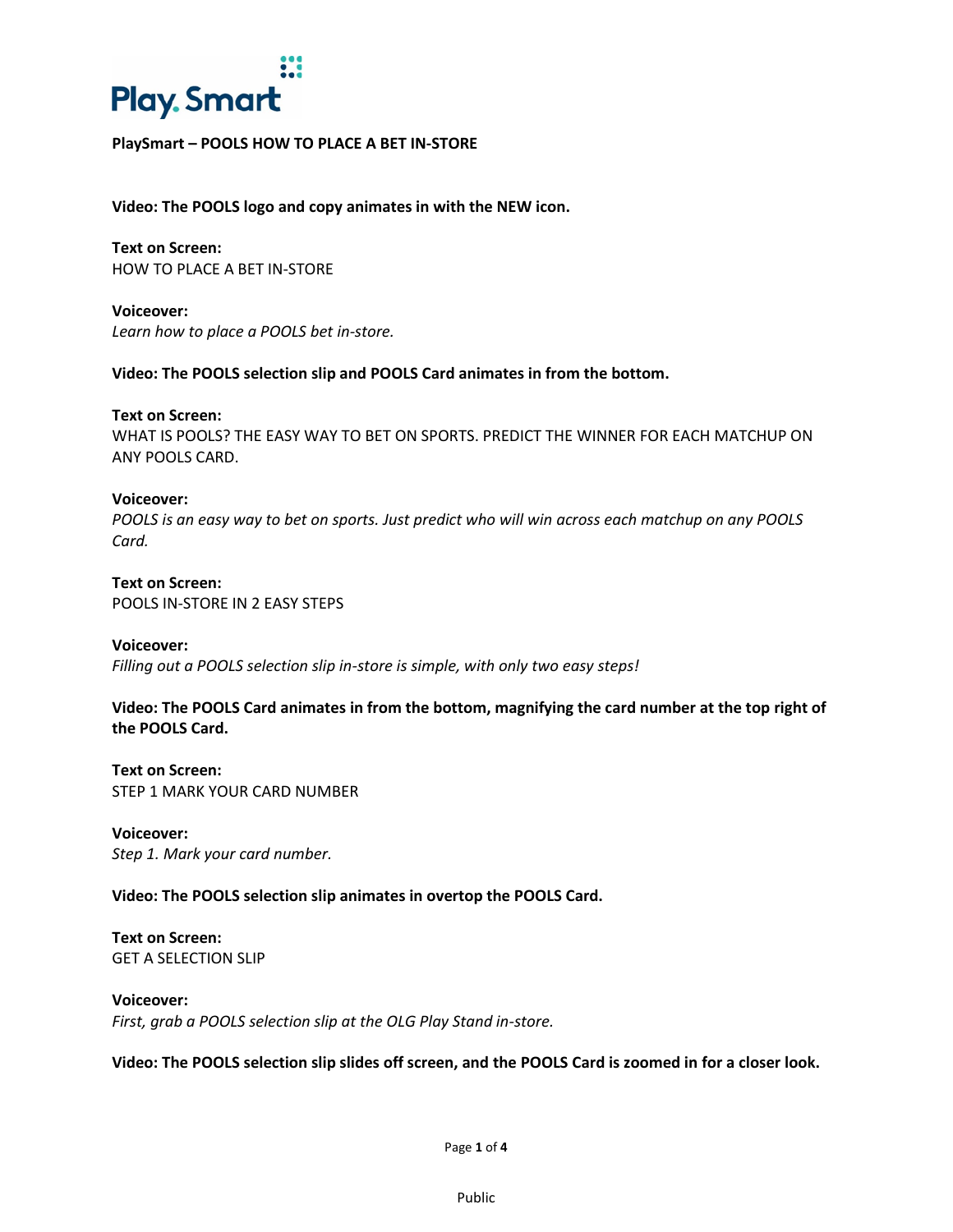

# **Text On Screen:**  ASK THE RETAILER FOR A POOLS CARD BY SPORT

# **Voiceover:**

*And then ask the retailer for a POOLS Card for your favourite sport.* 

**Video: The POOLS selection slip animates in and the Card Number section pops up from the selection slip. A pencil marks off the Card Number that was listed on the POOLS Card.** 

**Text On Screen:**  MARK YOUR POOLS CARD NUMBER ON THE SELECTION SLIP

**Voiceover:**  *Complete step 1 by marking your POOLS card number on the selection slip.* 

**Text On Screen:**  STEP 2, MAKE YOUR PICKS

**Voiceover:**  *Step 2. Make your picks with your predicted outcomes.* 

**Video: The matchup list pops up from the selection slip and a pencil marks off the predicted outcomes for each matchup, marking either Team 1 or 2.** 

**Text On Screen:**  CHOOSE WHETHER TEAM 1 OR 2 WILL WIN FOR ALL EVENTS

**Voiceover:**  *Choose whether you think Team 1 or Team 2 will win.* 

**Video: A pencil marks both teams to show a Box Play across four matchups and then marks the associated cost.** 

**Text On Screen:**  BOX PLAY: TO BOX YOUR PICK, SELECT BOTH TEAMS

**Voiceover:**  *Don't know which team to pick? Make a Box Play by choosing both teams for an additional cost.* 

**Text On Screen:**  BOX PLAY ENSURES A CORRECT PICK FOR THAT MATCHUP NO MATTER WHO WINS

# **Voiceover:**

*Box Play ensures a correct pick for up to 4 matchups, no matter who wins. The more you box, the more it costs.* 

Page **2** of **4**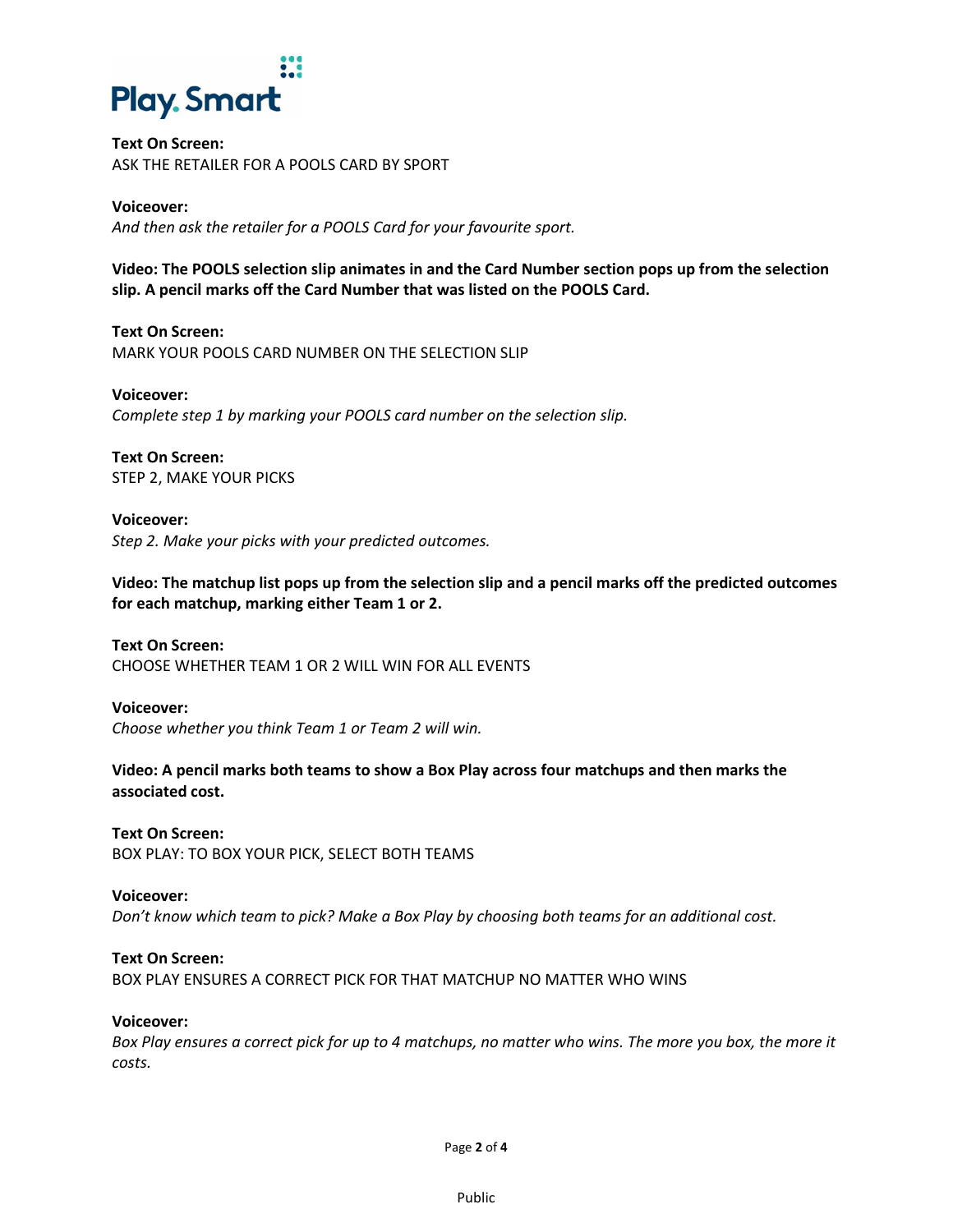# **Play. Smart**

**Video: The Single Play pops up from the selection slip, showing the \$5 starting cost. The four different Box Play costs cycle through from \$10, \$20, \$40 and then \$80.** 

# **Text On Screen:**

\$5 FOR A SINGLE PLAY, OR UP TO \$80 WITH BOX PLAYS

## **Voiceover:**

*A standard POOLS Card with single play costs \$5, and can go up to \$80 with Box Plays.* 

**Video: The \$80 Box Play cost flips and to show the starting price point of \$5 Single Play.** 

# **Text On Screen:**

SET A BUDGET TO AVOID OVERSPENDING

## **Voiceover:**

*Be sure to have a budget in mind before you bet, to avoid overspending.* 

# **Video: The PROLINE App animates in from the bottom, showing a digital POOLS betting slip.**

## **Text On Screen:**

YOU CAN ALSO BUILD YOUR IN-STORE BET ON THE NEW PROLINE APP OR ON [PROLINE.CA](http://PROLINE.ca)

## **DISCLAIMER:**

[PROLINE.ca](http://PROLINE.ca) and the PROLINE app let you build bets for POOLS in-store betting. They are different from PROLINE+, OLG's online sports offering.

## **Voiceover:**

*Want to build your in-store bet in advance? You can use the new PROLINE App or go to PROLINE.ca* 

# **Video: The POOLS Ticket animates in from the bottom showing the predicted selections for each matchup.**

# **Text On Screen:**

YOU CAN CHECK YOUR TICKET RESULTS SHORTLY AFTER YOUR EVENT ON YOUR TICKET FINISHES

## **Voiceover:**

*After the last event on your ticket finishes, you can check your ticket results at your nearest retailer, on [PROLINE.ca,](http://PROLINE.ca) or the PROLINE App.* 

# **Video: A magnifying glass highlights over the Selection part of the POOLS ticket.**

# **Text On Screen:**

IF THERE IS A TIE, BOTH SELECTIONS 1 AND 2 WILL BE CORRECT

## **Voiceover:**

*If there is a tie or a postponed game, the result is an automatic win for both selections.*